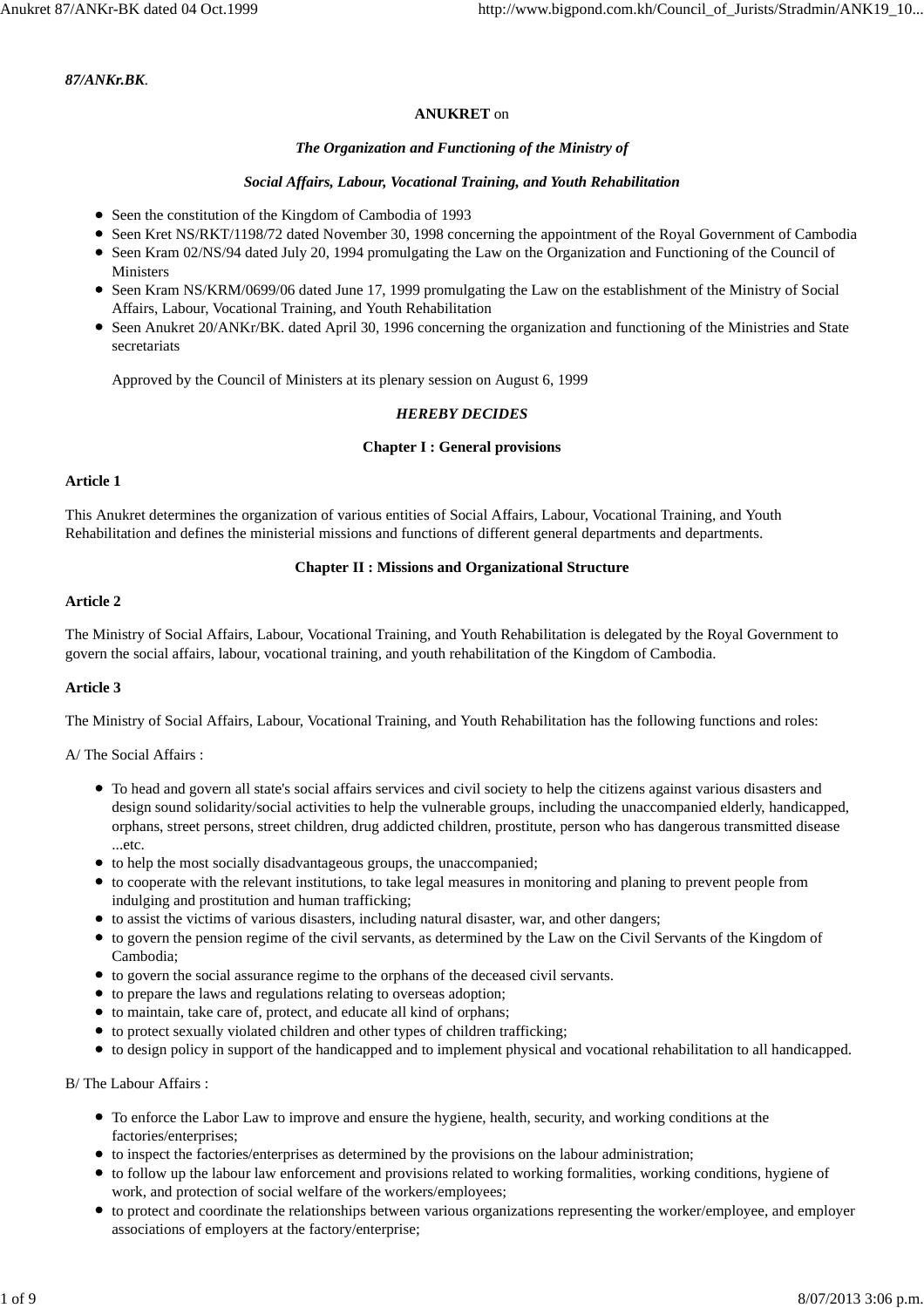- to conduct dispute resolution proceeding for collective and personal labor dispute based on the legal principles and as a mediator;
- to study and design national working policies and to assess the needs of labour market, rate of unemployment and non-secured employment within the country;
- to govern the use of Cambodian labour force either internal and external and to govern foreign manpower who work in Cambodia;
- to prepare and implement the law regarding the social insurance for worker, employee, and national budget fund of social security.

C/ The Vocational Training :

- To develop a national working policy based on the vocational training policy and assist in improving skills of worker, employee, citizens, in particular those of disadvantageous groups to have jobs, skills, and assist the enterprise to get qualified handworkers;
- $\bullet$  to assist the national training committee with the preparation of national policy on vocational training;
- to organize and manage training centers associated with the labor market;
- to cooperate with the Ministry of Education, Youth and Sports in designing government policy, criteria, allocation of management roles for training centers between the two ministries to be determined by a separate Anukret;
- to cooperate and coordinate with the non-governmental organizations to promote the vocational training;
- to cooperate with the companies, factories, and enterprises to improve and heighten the vocational training;
- to cooperate with the Ministry of Interior to organize skills training for the convicted persons;
- to organize and control the testing of all kinds of profession and provide or deprive vocational certificate based on the test results;
- to prepare the standard business model by cooperation with the Ministry of Education, Youth and Sports to meet the extent of labour market need locally, regionally, and worldwide;
- to control the apprenticeship training and the fund for apprenticeship management as determined by the labor law;

D/ The Youth Rehabilitation :

- To govern the minors who are 7 or below 18 years of age who had committed an offense, such as gangster, as morality within the country and has the role to improve, develop the human resources and educate them to be a good citizen in the future;
- to establish education center for children and minors, as necessary, to raise, care, educate, and train those who committed wrongdoing;
- to cooperate with the relevant ministries/institutions, international organizations, non-governmental organizations;
- to develop education programs in order to train the minors to be a well behaved citizen and respect the law; and;
- to prepare legal principles and regulations relevant to the management of the youth rehabilitation field.

# **Article 4**

The Ministry of Social Affairs, Labour, Vocational Training, and Youth Rehabilitation has the following organizational structure:

- The Cabinet of Minister;
- The Department of general inspection;
- The general Department of administration and finance;
- The general Department of social affairs and youth rehabilitation;
- The general Department of labour and vocational training;
- The local based entities; and
- The subordinate public institution "national fund for social security".

The organizational chart of the Ministry of Social Affairs, Labour, Vocational Training, and Youth Rehabilitation is an annex to this Anukret.

# **Chapter III : The Cabinet of the Minister**

# **Article 5**

The cabinet of Minister is in charge of implementing all missions as determined by the provisions of Anukret No.20 ANK/P, dated April 30, 1996 as referred to in the above contents concerning organization and functioning of the ministries and state secretariats.

# **Chapter IV : The Department of General Inspection**

# **Article 6**

The roles of the department of general inspection of the Ministry of Social Affairs, Labour, Vocational Training, Youth Rehabilitation are: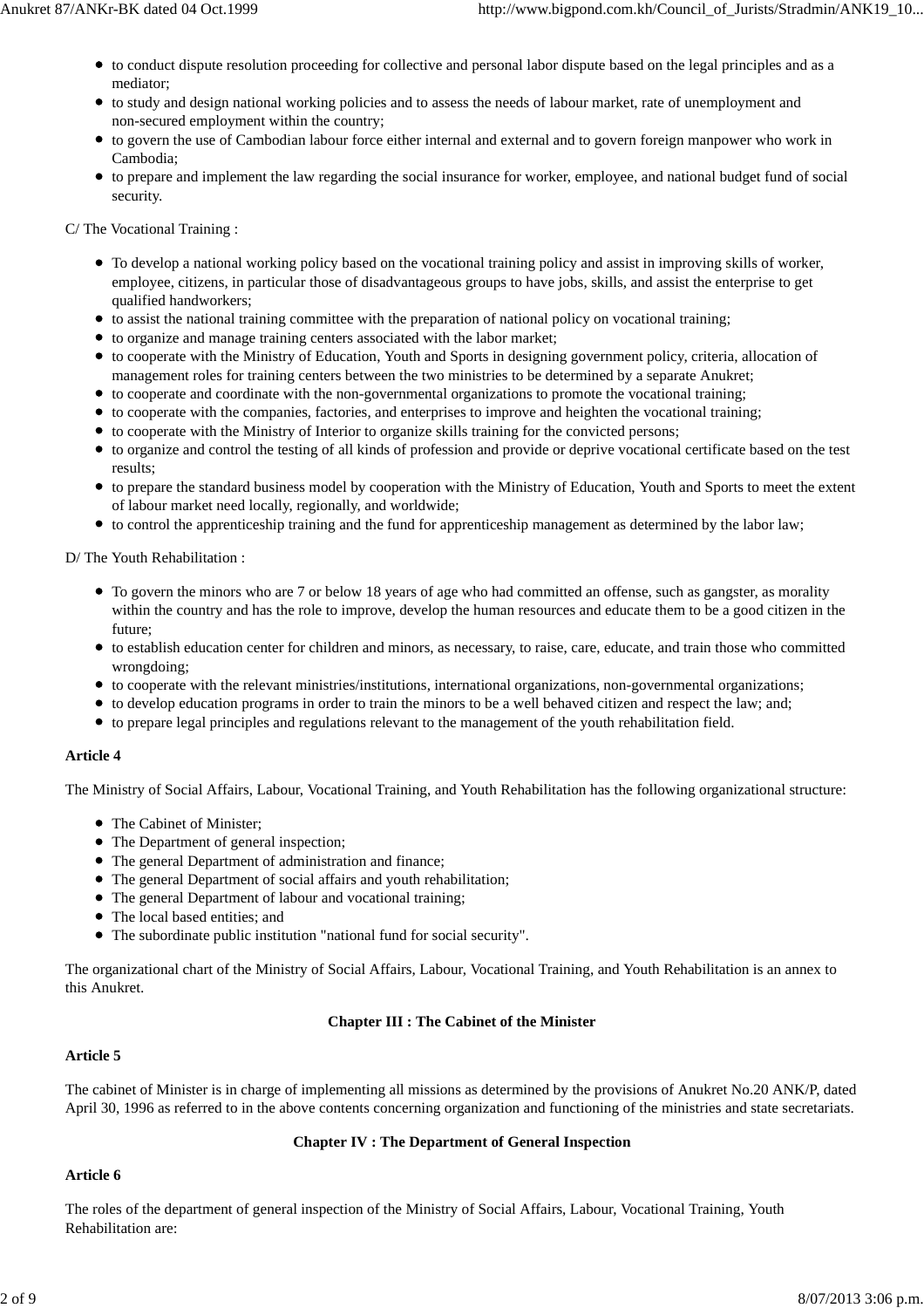- To regularly inspect all subordinated entities of the ministry;
- to review, arrange and settle all administrative disputes related to the competence and activities of the officials and agents in the ministry;
- to report to the Minister on the functioning of the inspected entities and report the measures to improve the functioning of those entities; and
- $\bullet$  to perform other roles assigned by the ministry.

The department of general inspection shall be headed by one general director and a number of deputy directors if necessary.

# **Chapter V : The General Department of Administration and Finance**

# **Article 7**

The roles of the general department of administration and finance are:

- To coordinate all kind of activities of the ministry at the central and local based levels which are related to the budget, financial, accounting, administrative and personnel affairs;
- $\bullet$  to prepare financial planning of the ministry;
- to evaluate, facilitate, promote or encourage the entities or individuals who are under the supervision of the ministry;
- to control the general disciplines of the ministerial personnel and entities under the supervision of the ministry;
- to manage human resource development policy of the ministry;
- to establish public relations and disseminate ministerial information both internally and externally;

The general department of administration and finance shall be headed by one general director and a number of deputy directors if necessary.

The general department of administration and finance has form following departments:

- 1. The Department of Administration and Personnel;
- 2. The Department of Finance and Logistics;
- 3. The Department of Planning, Statistics, and Assessment;
- 4. The Department of International Cooperation and Aid.

# **Article 8**

The roles of the department of administration and personnel are:

A/ The Administration Department :

- to coordinate all ministerial activities at the central levels and between the central level and local based entities by collaboration with other general departments of the ministry;
- to manage and circulate administrative documents in the ministry;
- to ensure the efficiency and administrative safety and social affairs of the ministry; and
- to prepare activity report and minutes of various ministerial leaderships.

B/ The Personnel Department :

- to manage administrative work of officials and agents of the ministry in cooperation with the state secretariats of Public Services;
- to prepare administrative letters related to ministerial personnel for career management;
- to design a program of expertise position and human resources of the ministry;
- $\bullet$  to conduct need assessment of personnel training;
- to develop and perform the internship and staff development policy in cooperation with state secretariat of Public Services and to implement such policy;
- to prepare statistics of personnel management and operational data;
- to evaluate, facilitate, promote, or encourage the entity or individual who are under the supervision of the ministry;
- to prepare salary for work, incentive, and support regime and social welfare policy; and
- to perform other roles assigned by the ministry.

The department of administration and personnel shall be headed by one director and a number of deputy directors if necessary.

# **Article 9**

The roles of the department of planning, statistics, and assessment are:

A/ The planning and statistics: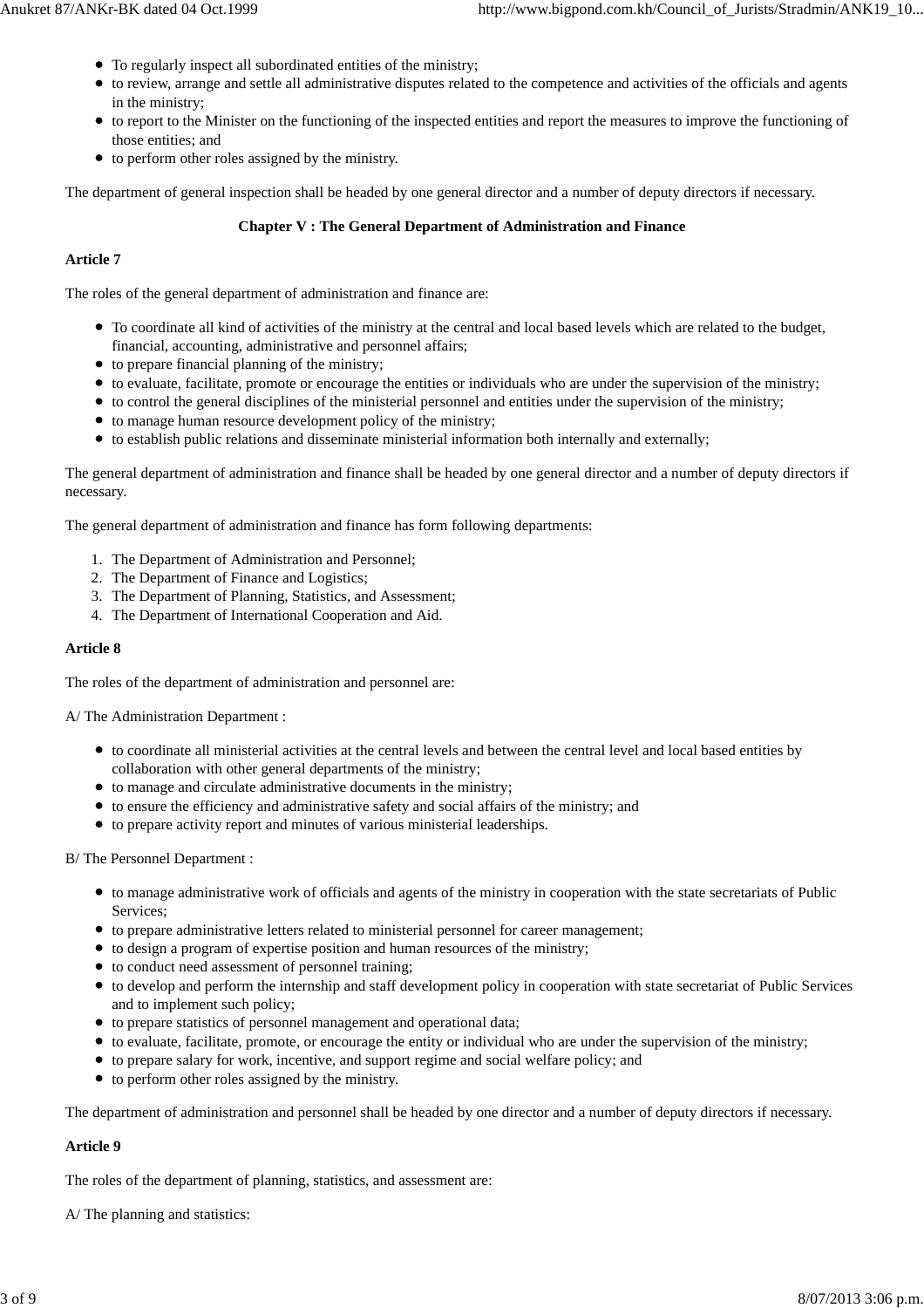- $\bullet$  to prepare the statistics of targeted tasks which are under the responsibility of the ministry;
- to study, collect data, determine plan of action, and design the plan of ministerial activities;
- to evaluate the quantity and quality of the administration, social affairs, labour, vocational training, and youth rehabilitation;
- to study statistics and future goals regarding social affairs, labour, vocational training, and youth rehabilitation.

B/ The Assessment Department:

- to prepare the assessment report on the activities and achievements on weekly, monthly, quarterly, semi-annual and annual basis;
- to cooperate with other departments to prepare instructions, circulars, and acts of the ministry;
- to advise and manage the reporting procedures of the subordinated entities and province/city;
- to conduct field visit to provinces/cities to be aware of and collect information about actual situation of the targeted tasks; and
- to perform other roles assigned by the ministry.

The department of planning, statistics, and assessment shall be headed by one director and a number of deputy directors if necessary.

# **Article 10**

The roles of the department of finance and supply are:

A/ The accounting and finance:

- to prepare the budget plan of the ministry and follow up its operations;
- to properly collect revenues and transfer to the state budget in accordance with the financial law;
- to gather and adjust the budget chapters;
- to follow up the special account management;
- to cooperate with the financial auditing agency in auditing the ministerial revenues and expenses;
- to gather and coordinate all any expenditures of the ministry;
- to manage the account payable in the implementation of public procurement.

#### B/ The supply:

- to assess the need and prepare expense schedule, facilitate an arrangement of material and equipment maintenance for the ministry;
- to manage movable and immovable properties, stocks, and prepare an inventory list;
- to administer garages and state vehicles of the ministry and prepare expense schedule, allocate fuel and spare parts;
- $\bullet$  to receive and distribute equipment to the provincial/city entities;
- to keep invoice books and accounting figures;
- to install information technology of financial activities and account payables;
- to control process of public procurement transactions; and
- to perform other roles assigned by the ministry.

The department of finance and supply shall be headed by one director and a number of deputy directors if necessary.

# **Article 11**

The roles of the department of international cooperation and aid are:

- to establish relationship with local and international non-governmental organizations in order to participate in the development of all ministerial works;
- to prepare the cooperation programs, memorandum of agreement with organizations and arrange appointments and meetings between the ministerial leadership and foreign visitors;
- to monitor and assess all activities of non-governmental and international organizations who are signatories of the protocol between the ministry and then report to the ministry about the outcomes of such monitoring and assessment by requesting for an approval to modify or terminate any agreement which is not properly performed;
- to prepare texts and letters in order to coordinate the cooperation and collaborations between the ministry and organizations required to be a signatory to the protocol or agreement with the ministry;
- to manage and follow up the utilization of aid from various organizations;
- to manage the relationships between ASEAN countries for all activities related to the ministry;
- to facilitate papers such as passports and visas of ministerial officials who have official missions abroad as assigned by the ministry;
- to keep track on the evolution of the ministry, relevant institutions, countries, and the world and disseminate this information to the entities concerned; and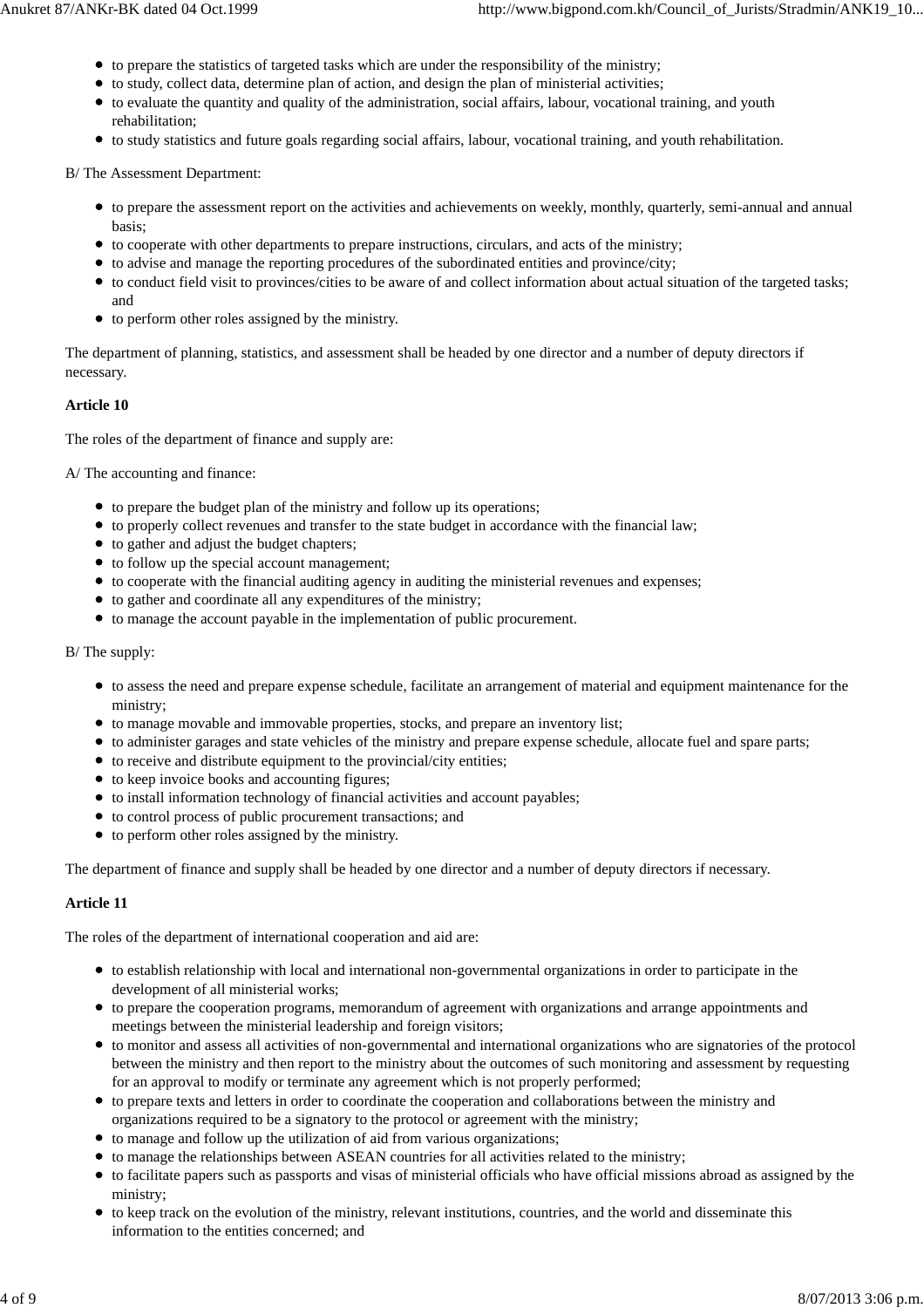• to perform other roles assigned by the ministry.

The department of international cooperation and aid shall be headed by one director and a number of deputy director if necessary.

### **Chapter VI : The General Department of Social Affairs and Youth Rehabilitation**

### **Article 12**

The general department of social affairs and youth rehabilitation whose duties are to establish relationships, coordination, management of social welfare, children welfare, restoration of labour forces and youth rehabilitation.

The department of social affairs and youth rehabilitation consists of five departments:

- 1. The Department of Social Welfare;
- 2. The Department of Children Welfare;
- 3. The Department of Labor Force Restoration;
- 4. The Department of Youth Rehabilitation Development; and
- 5. The Department of Youth Rehabilitation Management.

### **Article 13**

The roles of the department of social welfare are:

- to assist the most disadvantageous group in the society, unaccompanied persons, unaccompanied elderly people, the handicapped, and street people;
- to cooperate with relevant ministries/institutions to take legal measures and control measures to prevent prostitution and human trafficking;
- to assist the victims of disasters, including natural disasters, war, and other dangers;
- to manage the retirement fund regime and disability pension regime for the civil servants as determined by the Law on Civil Servants of the Kingdom of Cambodia;
- to manage social security regime for the orphans of deceased civil servants; and
- to perform other roles assigned by the ministry.

The department of social affairs shall be headed by one director and a number of deputy directors if necessary.

#### **Article 14**

The role of the department of children welfare are:

- to assist the orphans through bringing up, protecting, and educating them to be good citizens in the society
- to organize and manage the orphanage and baby rescue center for the abandoned babies
- $\bullet$  to rescue the children victim of physical abuse, trafficking, and sexual exploitation
- to manage and cooperate with the relevant ministry for domestic and oversea adoption;
- to execute the government policy regarding children under the international conventions and treaties in which the Kingdom of Cambodia is a signatory; and
- $\bullet$  to perform other roles assigned by the ministry;

The department of children welfare shall be headed by one director and a number of deputy directors if necessary.

#### **Article 15**

The roles of the department of labor force restoration are:

- To manage the labour force restoration and re-integration of handicapped into the society;
- $\bullet$  to provide physiotherapy treatment to all handicapped;
- to manage the production and providing artificial limbs to handicapped;
- to educate and train the handicapped;
- to create jobs and develop the living standard of the handicapped at the community level;
- to prepare, draft, and enforce the public policy and laws regarding the handicapped;
- to organize the cultural and artistic activities, and sports of Cambodian handicapped;
- to perform other roles assigned by the ministry.

The department of labor force restoration shall be headed by one director and a number of deputy directors if necessary.

#### **Article 16**

The roles of the department of development of youth rehabilitation are: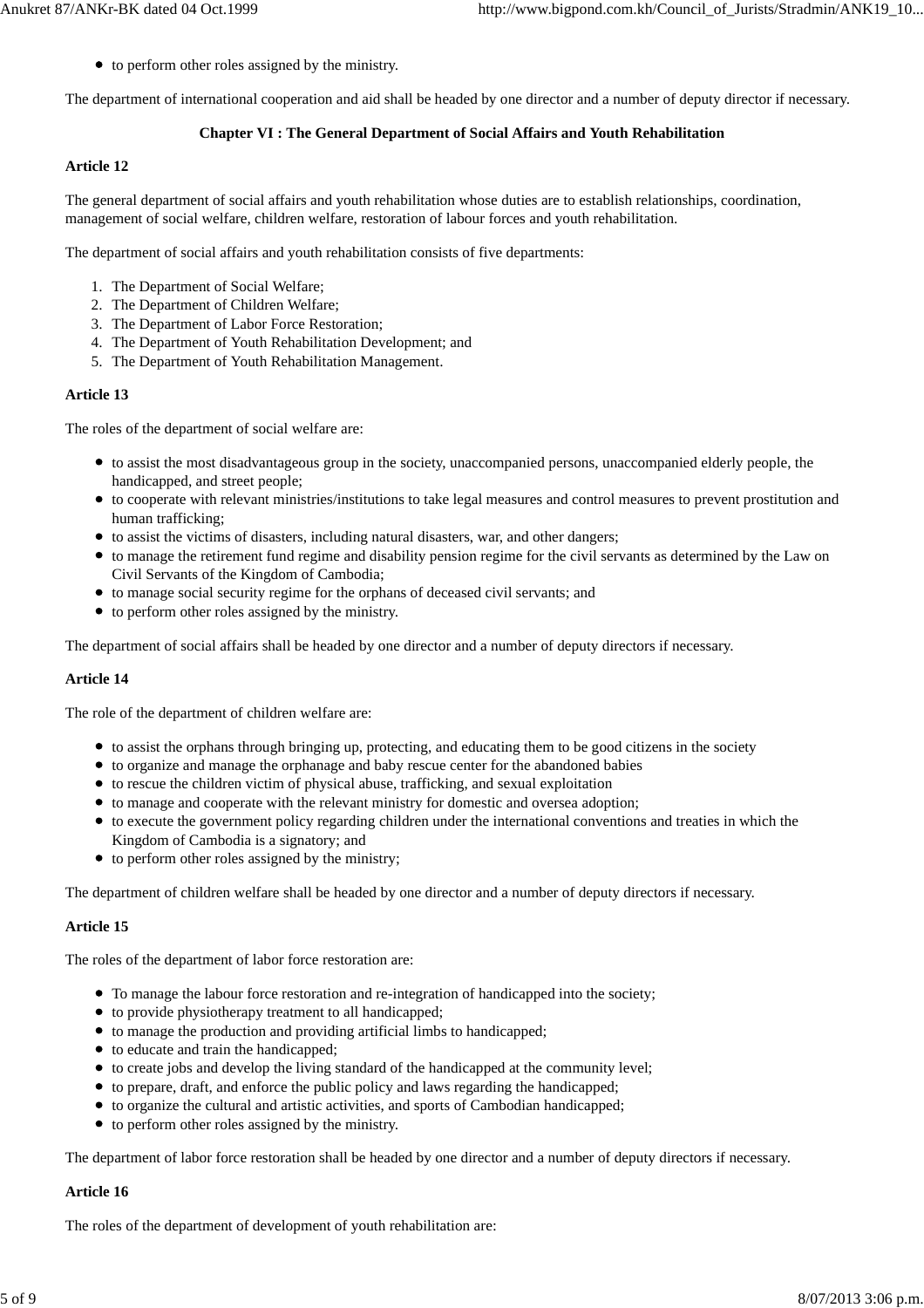- To develop education program and training;
- to organize bulletin and libraries for vulnerable children and juvenile education center;
- to research and assess the socio-psychological behaviour of children and juvenile who are under the protection at the center;
- to improve the human resources specialized in education of vulnerable children and juvenile;
- to prepare the legal principles and regulations relevant to the management of the youth rehabilitation;
- to cooperate with the relevant institutions in order to seek measures and planning to prevent the abuse of children;
- to follow up and monitor and seek measures to help children who are legally released from the correction center in order to prevent them from repeating the offenses; and
- $\bullet$  to perform other roles assigned by the ministry;

The department of development of youth rehabilitation shall be headed by one director and a number of deputy directors if necessary.

# **Article 17**

The role of department of youth rehabilitation management are:

- to organize and create education center for vulnerable children and juvenile in the region, province and city in accordance with the increased rate of offenses:
- to gather children and juvenile under 18 years of age who are committing bad or illegal acts, such as crimes and drug addict and give them guardianship, education, and training and tracing for their family or guardians;
- to design principles, regulations and bylaws for each center;
- to form the disciplinary council, at each center, in order to examine and decide on the evolution of the children and juvenile;
- to conduct expertise, prepare statistics, research and analyze to find out the cause of juvenile's offense.
- $\bullet$  to establish file and propose measures for solution;
- to participate in the judicial hearings related to the juvenile offender;
- to conduct psychological activities, organize field trips, shows, and various activities to collect funds for youth rehabilitation services;
- $\bullet$  to perform other roles assigned by the ministry.

The department of youth rehabilitation management shall be headed by one director and a number of deputy directors if necessary.

# **Chapter VII : The General Department of Labour and Vocational Training**

# **Article 18**

The roles of the general department of labour and vocational training are to establish the relationship, coordination, management of labour inspection, jobs, and labour forces, labour health center, social welfare, and vocational training activities.

The general department of labour and vocational training shall be headed by one general director and a number of deputy directors if necessary.

The general department of labour and vocational training consists of six departments:

- 1. The Department of Labour Inspection;
- 2. The Department of Employment and Labour Forces;
- 3. The Department of Labour Health;
- 4. The Department of Social Welfare;
- 5. The Department of Vocational Training; and
- 6. The Department of Vocational Technique and Labour Markets.

# **Article 19**

The roles of the department of labour inspection are:

- To prepare and implement the legal provisions and regulations related to working conditions and protection of workers, and employees during the course of their career performance;
- to effectively strengthen the implementation of labour law and international convention regarding labour and union rights to assure the rights and benefits of workers, employees, and employers;
- to appoint and supervise agents who conduct field labour inspection at the enterprises and monitor labour inspection activities for the purpose of having such enterprises respected to these laws through notification, guidance, or at some circumstances to prevent violations which have been observed;
- to protect the organ representing the workers and employees at the enterprises;
- to put in the implementation of resolution procedures relating to the labour disputes;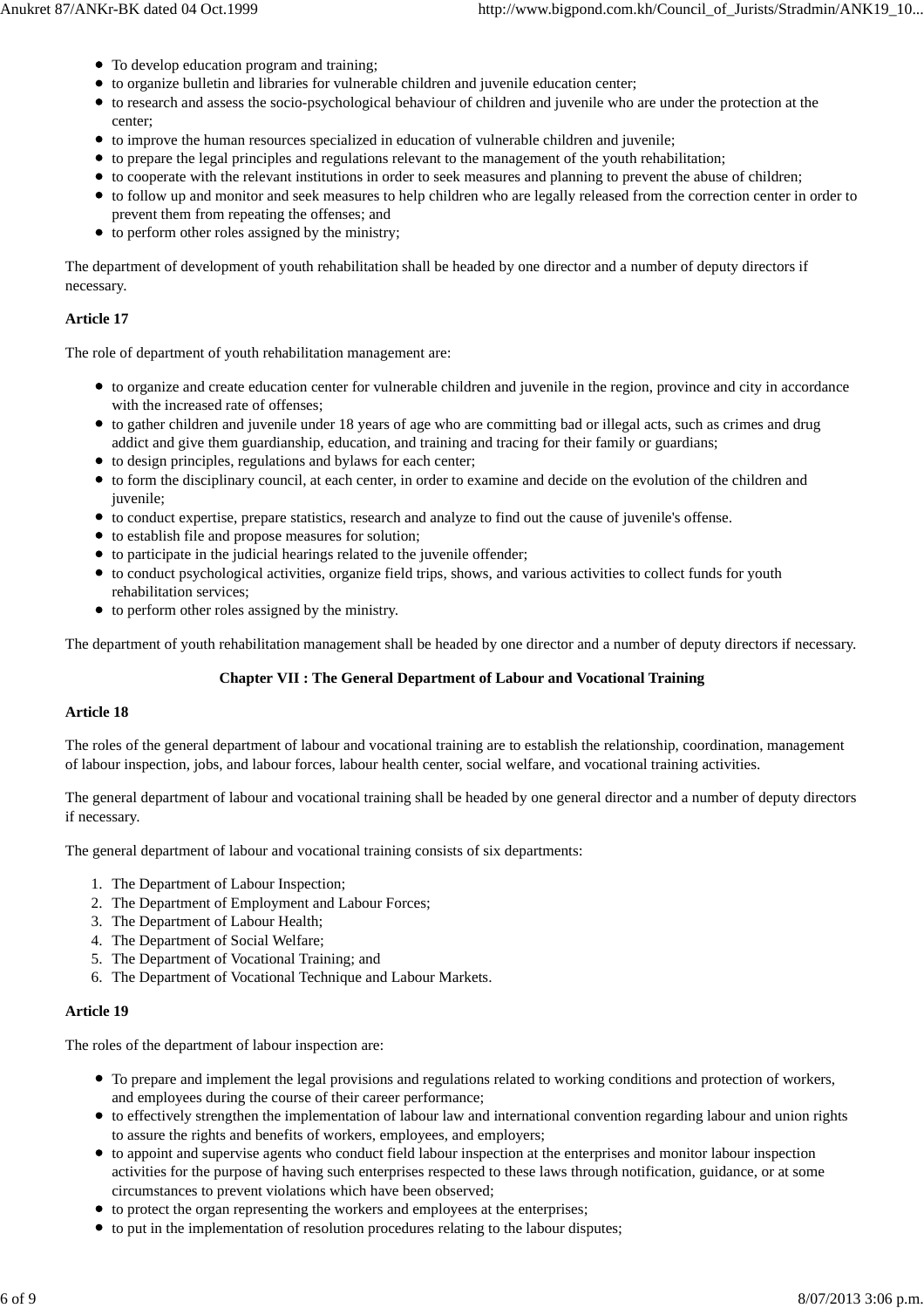- to follow up and encourage the collective bargaining agreement and social conflicts and examine and register convention texts;
- to assume secretarial tasks of the committee of labour council and organizes all tasks of this committee; and
- to perform other roles assigned by the ministry.

The department of labour inspection shall be headed by one director and a number of deputy directors if necessary.

# **Article 20**

The roles of the department of profession and labour force are:

- To study and propose development measures and labour protection;
- to prepare legal restrictions of such rules and implement measures and follow up their implementations;
- $\bullet$  to initiate the creation and review employment application;
- to prepare labour statistics through cooperation with department of planning and statistics;
- to prepare provision and regulations related to working conditions of foreign workers/ employer by consultation with various departments in the ministry or other relevant ministries/institutions.
- to issue and revoke work permit of foreigners;
- to organize and manage in sending Cambodian workers to work abroad; and
- to perform other roles assigned by the ministry.

The department of profession and manpower shall be headed by one director and a number of deputy directors if necessary.

# **Article 21**

The roles of the labour health department are:

- To prepare draft law and labour regulations regarding the protection of worker against risk of profession, including worker's and employee's health in cooperation with the department of labour inspection;
- to establish relations and close collaboration with labour inspection to implement the law and regulations related to hygiene of work and protect the worker's and employee's health;
- to conduct a regular evaluation and monitoring on labour clinic activities at the enterprises;
- to encourage, coordinate and monitor the activities of a labour clinic inspector who conducts persistent activity for the protection of worker/employee health at the workplace;
- to promote and provide financial support for medical study related to health of worker/ employee; and
- to perform other roles assigned by the ministry.

The department of labour clinic shall be headed by one director and a number of deputy directors if necessary.

# **Article 22**

The roles of the department of social security are:

- To design regulations and implement measures for the protection of workers/employees and their families against social risks which may cause any loss or reduction of their performances and help the workers/employees to be able to support their family burdens;
- to prepare different acts regarding the insurance of workers/employees, including maternity, mortality, disability, and senility as well as the preparation of regulations regarding the insurance for the on-the-job injury and professional disease and proposed regulations to provide a family benefits;
- to be in charge of monitoring the implementation of legal provisions and regulations and to act as patron for existing organizations to ensure the implementation of such measures; and
- to perform other roles assigned by the ministry.

The department of social security shall be headed by one director and a number of deputy directors as assistants if necessary.

# **Article 23**

The roles of the department of vocational training are:

- To prepare training curricula for center and vocational training school;
- to collect data on the need of labour market in order to balance the training against the labour markets;
- to organize final training examinations and issue certificate to those who completed the training courses;
- to coordinate and review training programs of all kinds of profession proposed by centers and vocational training schools;
- to organize the training and promote trainer capability inside and outside of the Cambodia;
- to train Cambodian laborers who will be working in a foreign country to meet with the need of international labour markets;
- to administer the center and all vocational training schools of the ministry; and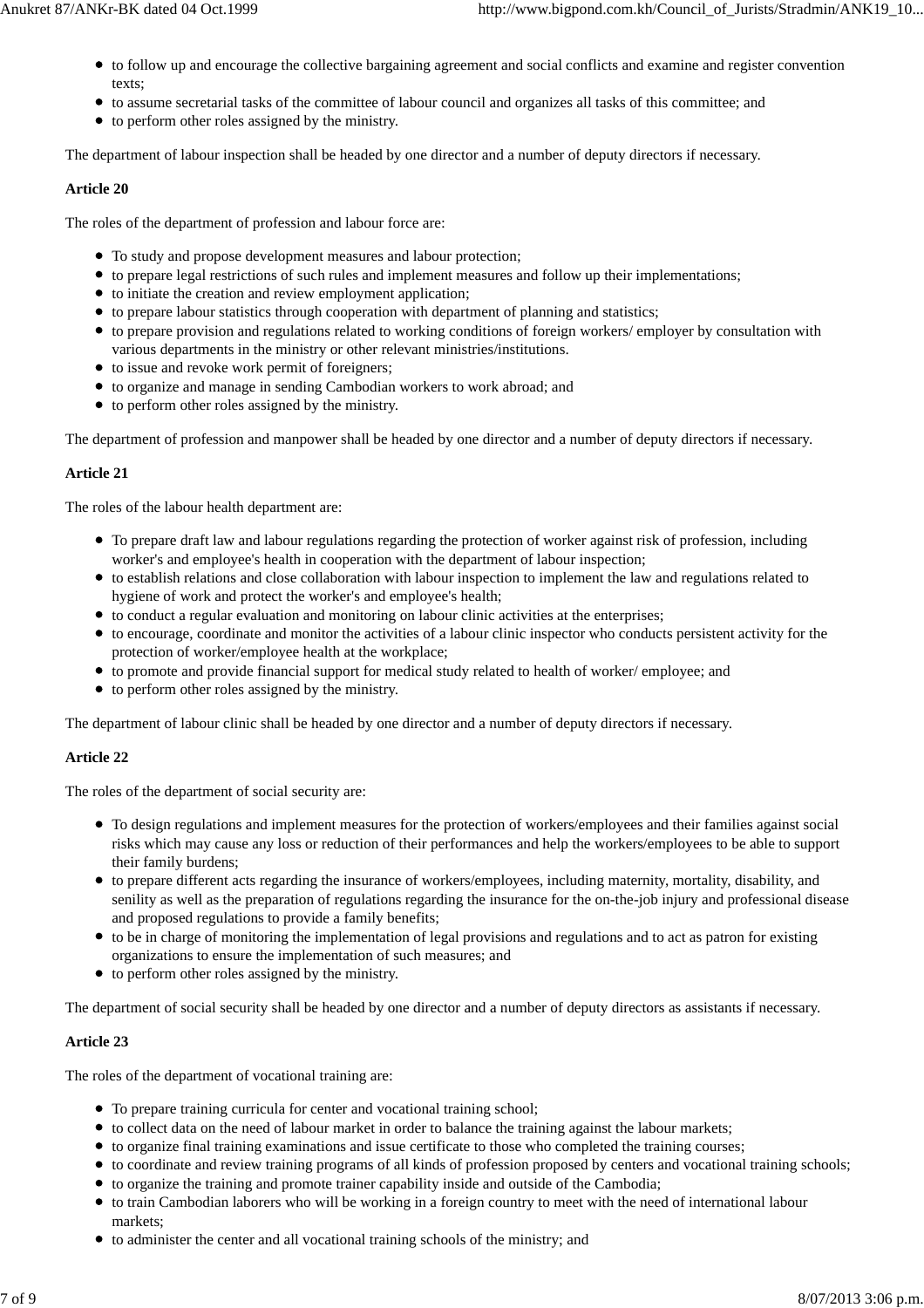• to perform other roles assigned by the ministry.

The department of vocational training shall be headed by one director and a number of deputy directors as assistants if necessary.

### **Article 24**

The roles of the department of labour skill and labour market are:

- To prepare and propose strategic plan, long-term and annual vocational training program, and career orientation program;
- to research the employment standard and coordinate Cambodian training program with those of other countries;
- to monitor and provide guidance to centers and private vocational training schools, international and non-governmental organizations under the jurisdiction of the ministry;
- to assess and analyze the employment need and disseminate information of labour market through the study of critical need of labour market which require training and balancing the labour market with vocational training tasks;
- to conduct research on the quantity of profession and produce documents on career specifications for the development of skills;
- to organize information network, provide consultations to students who completed the training courses for career placement or return to work at their communities;
- to prepare and draft legal provisions regarding the obligation of apprenticeship training, monitoring of apprenticeship training, and funds for apprenticeship training under the labor law; and
- to perform other roles assigned by the ministry.

The department of vocational skill and labour market shall be headed by one director and a number of deputy directors as assistant if necessary.

### **Chapter VIII : The Local Based Entity**

#### **Article 25**

There shall be a provincial/city social affairs, labour, vocational training, and youth rehabilitation office at each province and city which is responsible for the performance and coordination of ministerial activities.

There shall be a district/khan social affairs, labour, vocational training, and youth rehabilitation office at each district and khan to be responsible for the performance and coordination of provincial activities.

#### **Chapter IX : The Subordinated Public Institutions**

#### **Article 26**

The national financial institution for social security is a public institution which has its legal personality and financial autonomy. It is in charge of management and provision of social protection for worker/employee who are protected by provisions of the labour law.

The organization and functioning of this public institution shall be determined by a separate Anukret.

#### **Chapter X : The Financial Auditing Entity**

#### **Article 27**

The financial auditing entity shall be established by the Ministry of Economy and Finance under the requirements of the regulations defined in Anukret No. 81, dated November 16, 1995 regarding the establishment of a financial auditing entity for ministerial expenditures.

#### **Chapter XI : Final Provisions**

# **Article 28**

The organization and functioning of the ministry at the central administration commencing from the level which is below the department and at the provincial, city, khan, and district levels shall be determined by Prakas of the Ministry of Social Affairs, Labour, Vocational Training, and Youth Rehabilitation.

# **Article 29**

For all responsibilities relevant to the competence of other institutions, the Minister of Social Affairs, Labour, Vocational Training, and Youth Rehabilitation and head of such institutions shall cooperate to allocate their responsibilities and perform such responsibilities through the joint Prakas between the Minister of Social Affairs, Labour, Vocational Training, and Youth Rehabilitation and director of such institutions.